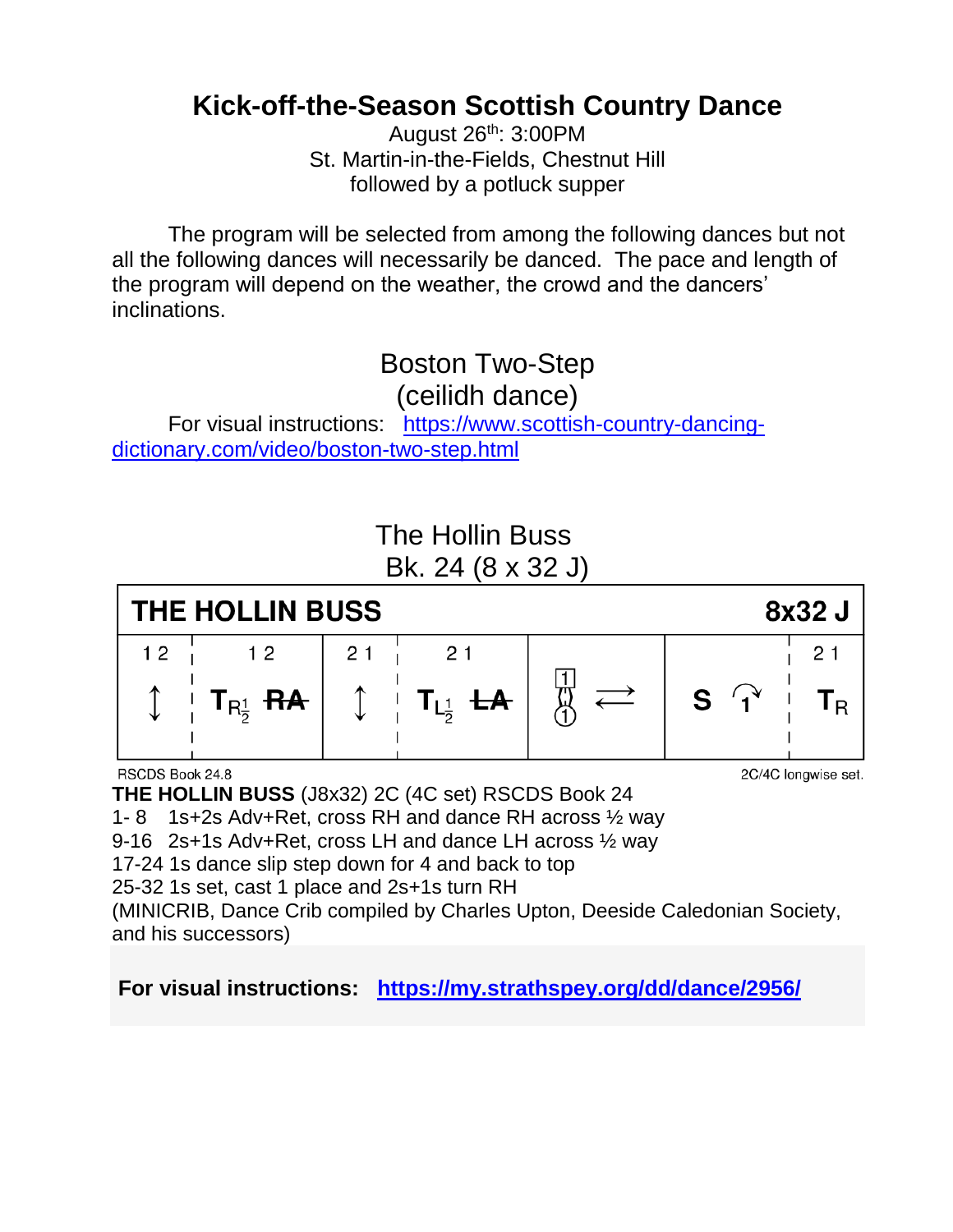#### **Circle Waltz (ceilidh dance) THE CIRCLE WALTZ** (W32) Circle

Circle Round The Room, Man has Lady on his right

- 1- 4 All balance in and out, Men releasing partner's hand swing the Lady on left in front of them to end on their right
- 2- 5-16 Repeat bars 1-4 three more times
- 3- 17-24 With hands joined, all waltz in and out (2 bars), complete a single waltz turn, turning away from partner(2 bars), but finish facing out. Repeat but begin facing out of the circle.
- 4- 25-32 Waltz around room to reform circle

**For visual instructions**: <https://www.youtube.com/watch?v=YwLsJ6JIYqw>

## **Up In the Air Bk. 20 (8x 32 S)**



Boag, 1797, RSCDS Book 20.2

**UP IN THE AIR** (S8x32) 3C (4C set) Boag RSCDS Book 20

1- 8 1s cast down behind own lines, turning out cast back to top. Bar 8 all 3 couples dance in ready for...

9-16 1s+2s+3s Promenade, 1s cast and face 1st corners, 2s dance up to 1st place

17-24 1s set to 1st corners, set to 2nd corners, pull back RSh turning into 2nd place opposite sides, 2s+1s+3s circle 6H round to left (very quickly) 25-32 2s+1s+3s Adv+Ret and ALL turn 2H 1s ending in 2nd place own sides

**For visual instructions:** [https://www.scottish-country-dancing](https://www.scottish-country-dancing-dictionary.com/video/up-in-the-air.html)[dictionary.com/video/up-in-the-air.html](https://www.scottish-country-dancing-dictionary.com/video/up-in-the-air.html)

3C/4C longwise set.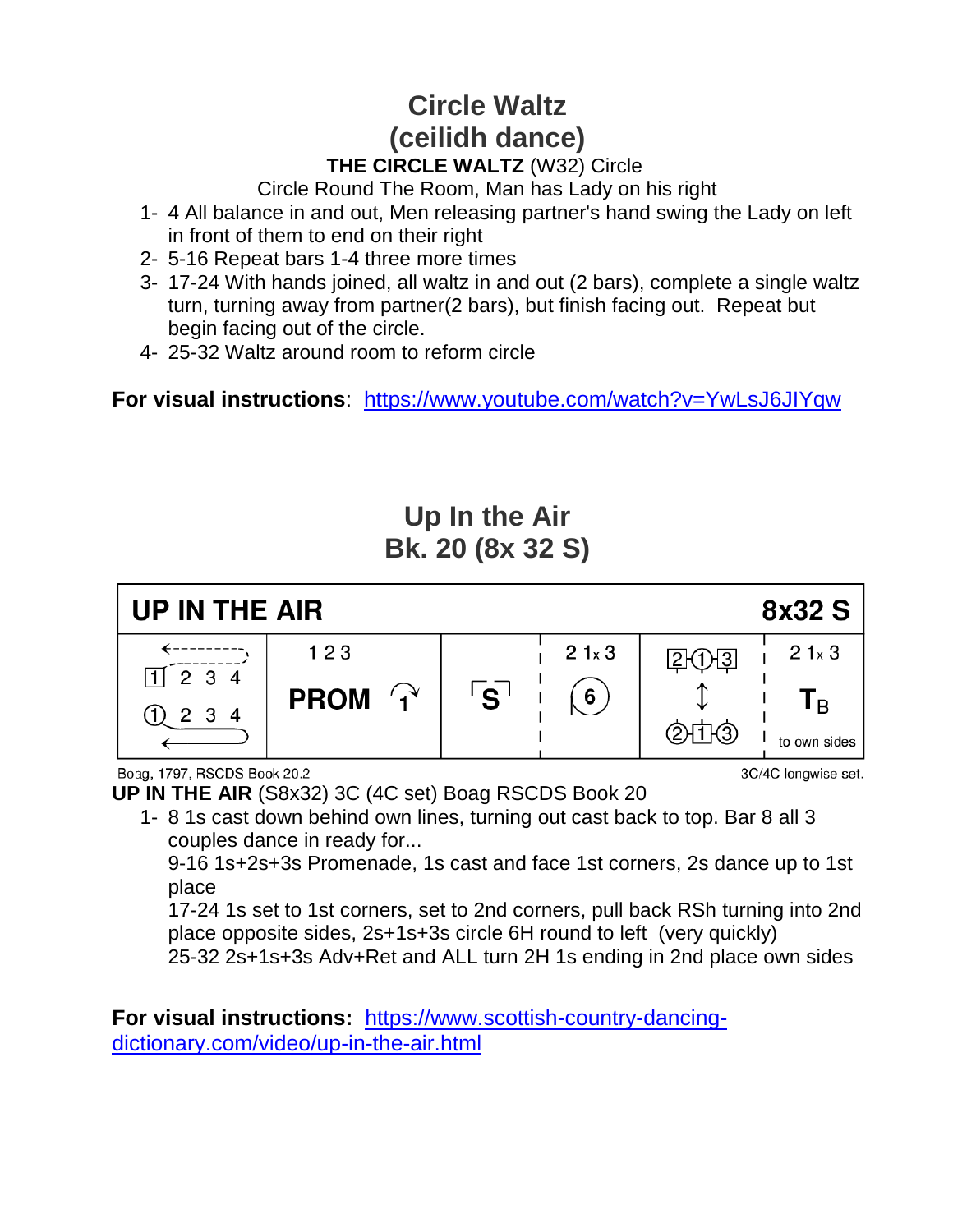### **On the Morning Tide Island Bay Collection (Ian Boyd) (8 x 32 H)**



Ian Boyd, 1984, Island Bay Collection

3C/4C longwise set

**ON THE MORNING TIDE** (R8x32) 3C (4C set) Iain Boyd Island Bay Collection 1 1- 8 1s+2s dance RH across and LH back

9-16 1s turn RH, cast 1 place and dance ½ Fig of 8 (1L round 2s and 1M round 3s)

17-24 1s dance Diag half R&L to end 312 on opposite sides (both times man starts diagonally up and woman diagonally down)

25-32 3s+1s+2s set, turn RH and chase clockwise ½ way

(MINICRIB, Dance Crib compiled by Charles Upton, Deeside Caledonian Society, and his successors)

For visual instructions: [https://www.scottish-country-dancing](https://www.scottish-country-dancing-dictionary.com/video/on-the-morning-tide.html)[dictionary.com/video/on-the-morning-tide.html](https://www.scottish-country-dancing-dictionary.com/video/on-the-morning-tide.html)

# **Military Two-Step Ceilidh dance**

Dancers stand with nearer hands joined facing line of dance, men with partners on their right.

Tap heel, then toe, then heel, then toe and walk forward 4 steps along line of dance and face back against line of dance, turning towards each other to do so.

Tap heel, then toe, then heel, then toe and walk forward 4 steps against line of dance and face line of dance.

Jump RIGHT and kick with LEFT foot, then jump LEFT and kick with RIGHT foot and men turn partners under raised left arm.

Polka round line of dance (4 steps) finish facing ready to begin again.

**For Visual Instructions: <https://vimeo.com/89897896>**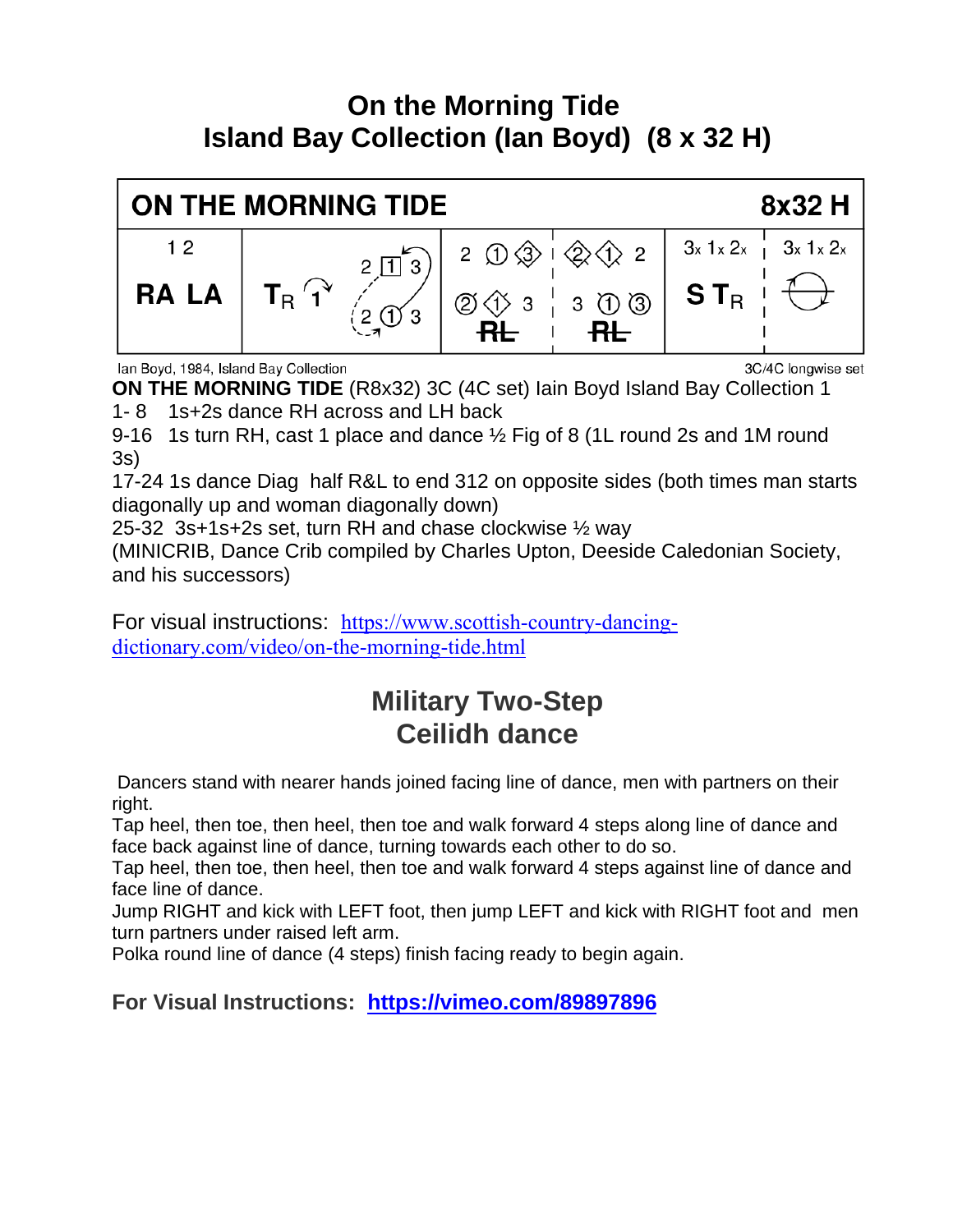**John Cass Bk. 49 (5 x 32 J)**



Peter Avery, 2012, RSCDS Book 49.10

5C/5C longwise set.

**JOHN CASS** (J5x32) 5C set Peter Avery RSCDS Book 49 1- 8 1s lead down (2s+3s step up 3-4), lead up to 3rd place and turn RH to face 3M with 1L following 1M

9-16 1s, 3M+2M, 4L+5L all in tandem, dance alternating tandem reel on diagonal (1s pass 3M+2M RSh). 1s end facing 4M, 1L following 1M

17-24 1s, 4M+5M, 2L+3L all in tandem, repeat 9-16 (1s pass 4M+5M LSh) 1s end in middle, 3rd place facing down nearer hands joined (1L on Left of 1M)

25-32 1s dance down between 4s, cast behind 5s (4s+5s step up 27-28), 1s pivot turn (R elbow grip) and finish in 5th place. 23451 (Any kind of birl can be used in the last four bars)

**For Visual Instructions:** [https://www.scottish-country-dancing](https://www.scottish-country-dancing-dictionary.com/video/john-cass.html)[dictionary.com/video/john-cass.html](https://www.scottish-country-dancing-dictionary.com/video/john-cass.html)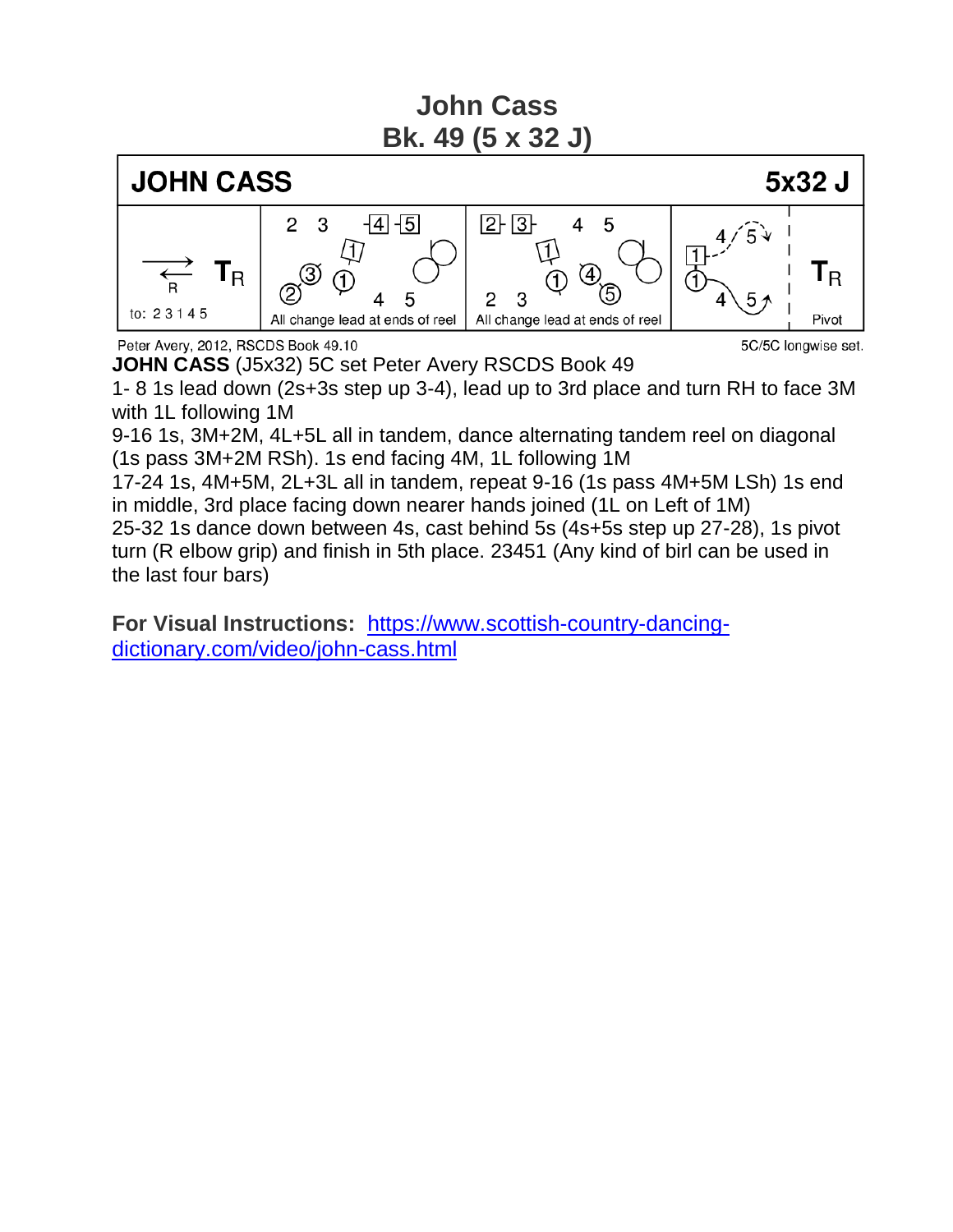### **MacDonald of Keppoch Bk. 49 (4 x 32 Medley, S & R)**



Chris Ronald, 2013, RSCDS Book 49.11

**1-8**

4C/4C square set.

1s+3s dance 6 bars R&L (Men polite turns) to finish in centre B-to-B with partner facing side couples (1L+2L, 1M+4M, 3L+4L, 3M+2M). All set

**9-16**

R shoulder reels of 4 across. Finish in line up/down with Ladies (in middle) facing each other, 1M facing down, 3M facing up

**17-24**

L shoulder reel of 4 (1L+3L pass RSh in middle) All pass LSh at ends, RSh in middle. Finish in original places facing partners

**25-32**

All set, all turn partner RH 1.1/4 into promenade hold (4 bar turns) & dance 1 place anticlockwise.

*Repeat from new positions in Strathspey then twice in Reel time back to original places* **For Visual Instructions: <https://my.strathspey.org/dd/dance/16536/>**

> **Basket Waltz (surprise!)**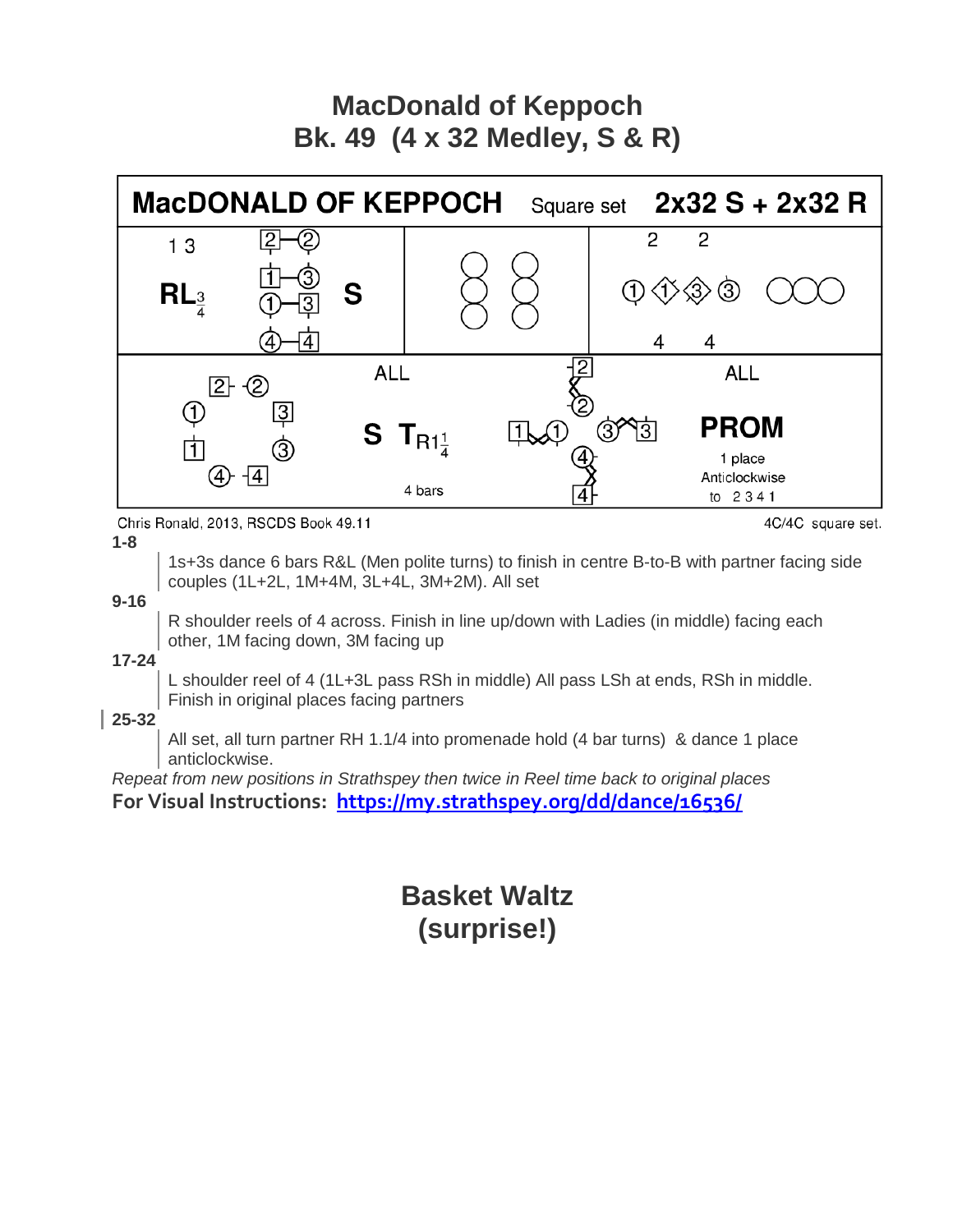# **The Barmkin 24 Graded and Social Dances, Goldring (1 x 88R)**



Roy Goldring, 24 Graded & Social Dances, RSCDS Graded Book 2.6

4C/4C square set.

1- 8 1s+3s turn partners RH and Men followed by Ladies chase clockwise ½ way round set

9-16 1s+3s dance RH across in centre and LH back to "new" places 17-32 2s+4s repeat bars 1-16

33-40 1s+3s turn partners LH and Ladies followed by Men chase anticlockwise ½ way round set

41-48 1s+3s dance R&L

49-64 2s+4s repeat bars 33-48

65-72 All dance into centre and retire with corners, Ladies dance round corners passing in front to begin and back to place

73-80 All dance into centre with corners and retire with partners, Men dance round partners passing in front to begin and back to place

81-88 All circle 8H round and back

**For visual instructions: [https://www.scottish-country-dancing](https://www.scottish-country-dancing-dictionary.com/video/barmkin.html)[dictionary.com/video/barmkin.html](https://www.scottish-country-dancing-dictionary.com/video/barmkin.html)**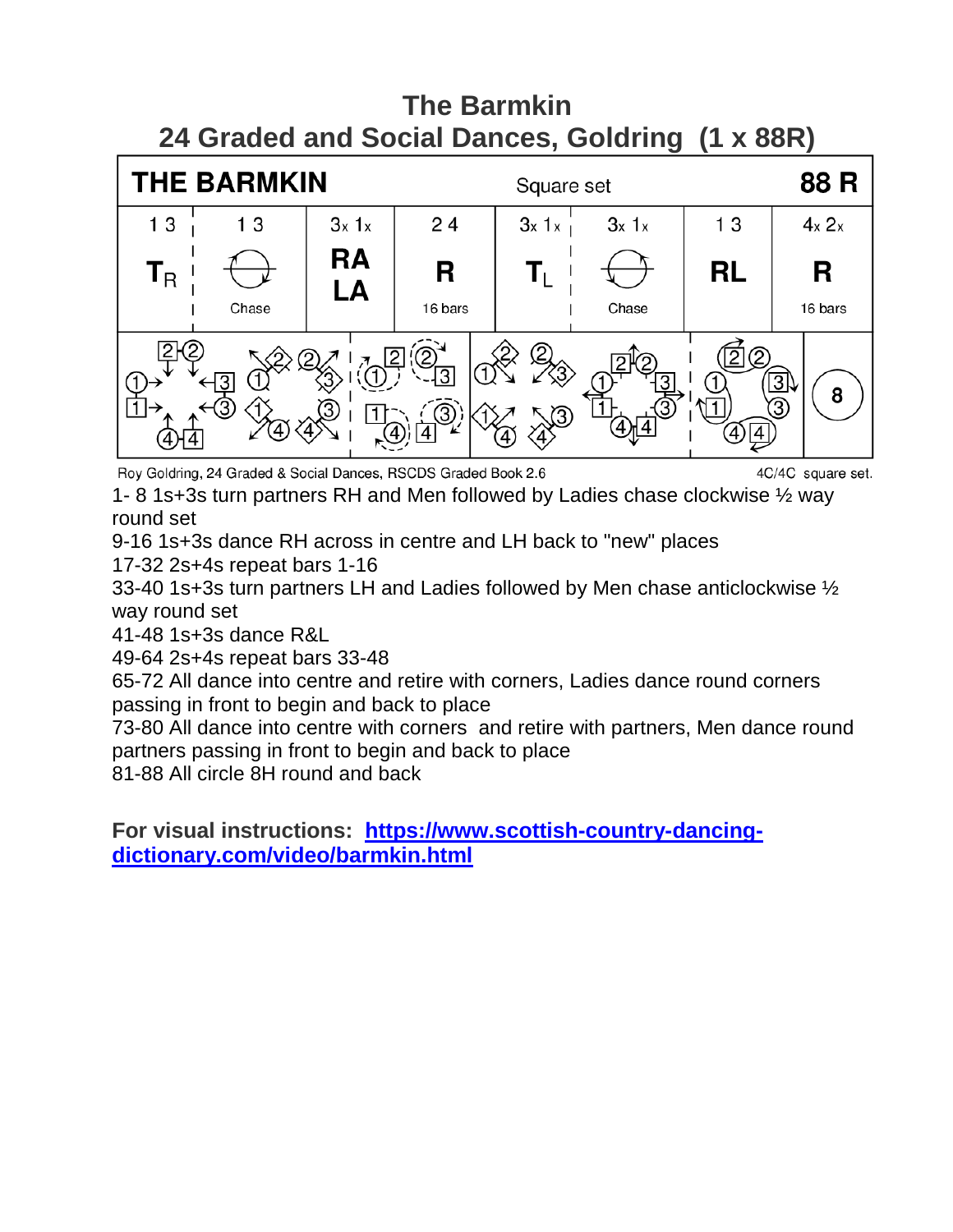

Heiko A Schmidt, 2010, RSCDS Book 49.7

3C/3C longwise set.

1- 8 1s dance in, cast (2s step up) and turn RH

9-12 1s set advancing to face 1st corners (2s+3s set facing diag in). 2nd corners set as 1s ½ turn 1st corners 2H to end 1L between 2s, 1M between 3s 13-16 1s+2s+3s circle 6H round to Left

17-24 Repeat 9-16 with 1s setting to 2nd corners. 1s finish in 2nd place opposite sides

25-32 2s+1s+3s dance Circulating Knot:-

' 25-26 All turn RH into allemande hold, 2s+3s face down, 1s face up

' 27-29 All dance ½ way round set (1s+2s start to Right, 3s curve to Left) Bar 29: all release Right hands

' 30-32 Men pass partners in front and all continue LH turn to own sides. 312

**For visual instructions: [https://www.scottish-country-dancing](https://www.scottish-country-dancing-dictionary.com/video/round-and-roundabout.html)[dictionary.com/video/round-and-roundabout.html](https://www.scottish-country-dancing-dictionary.com/video/round-and-roundabout.html)**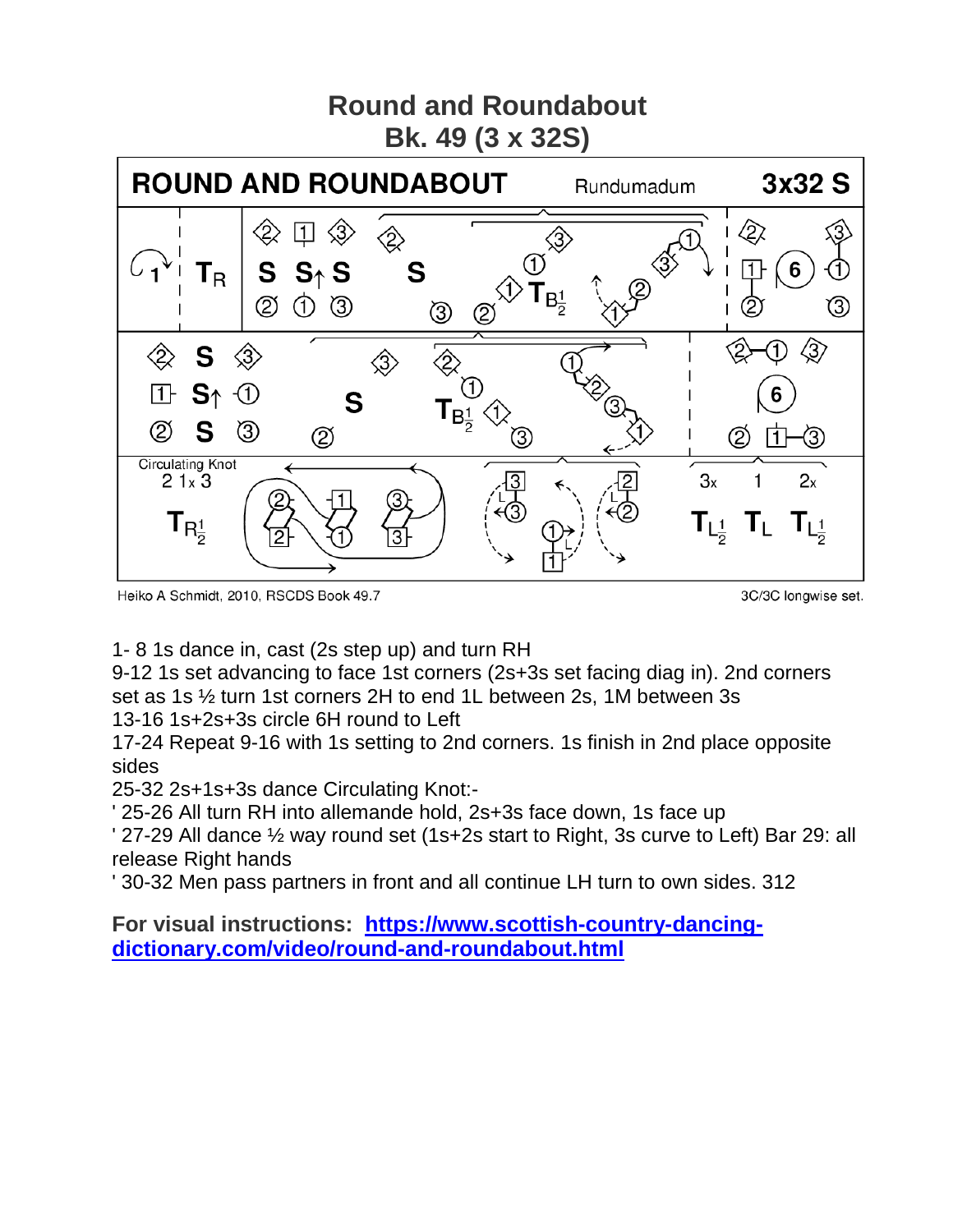# **Gay Gordons (ceilidh dance)**

- **1-2** Taking allemande hold, march forward for 3 paces and turn on the spot halfway under the raised arms on the 4th pace to face backwards, L on M's left;
- **3-4** march backward for 4 paces (still travelling anticlockwise);
- **5-6** march forward for 3 paces (travelling clockwise) and turn on the spot halfway under the raised arms on the 4th pace to face anticlockwise, L on M's right;
- **7-8** march backward for 4 paces (still travelling clockwise), finishing with M facing L, dropping left hands and retaining hold with right hand above L's head;
- **9-12** M set twice (or progress with a two-step) WHILE L set twice, turning on the spot under his right hand;
- **13-16** taking waltz hold, polka once round (making some progress anticlockwise around the room in this) to finish facing as at bar 1.
- **For visual instructions: <https://vimeo.com/89897876>**







3C/4C longwise set.

1- 8 1s set, cross down RH between 2s and cast down behind 3s and dance up centre to 2nd place to face out on opposite sides

9-12 2s+1s+3s set (as in Double Triangles) 1s pas-de-basque out and turn right about to face in while 2s and 3s pas-de-basque in and turn right about to face out 13-16 2s+1s+3s set (Inverted Double Triangle formation), 1s pas-de-basque in while 2s and 3s pas-de-basque out all turning R about for RH across

17-24 2s+1s+3s dance RH acriss,  $1^{st}$  M with the two women and  $1^{st}$  W with the two men, 1s past RS in middle and dance LH across on own sides, finishing 1<sup>st</sup> W between 2s facing down and 1<sup>st</sup> M between 3s facing up.

25-32 All six dancers advance and retire up and down the dance and  $1<sup>st</sup>$  c turn with RH 1 $\frac{1}{4}$  times to 2<sup>nd</sup> place on own sides.

#### **For visual instructions: [https://www.scottish-country-dancing](https://www.scottish-country-dancing-dictionary.com/video/nurseryman)[dictionary.com/video/nurseryman.](https://www.scottish-country-dancing-dictionary.com/video/nurseryman)**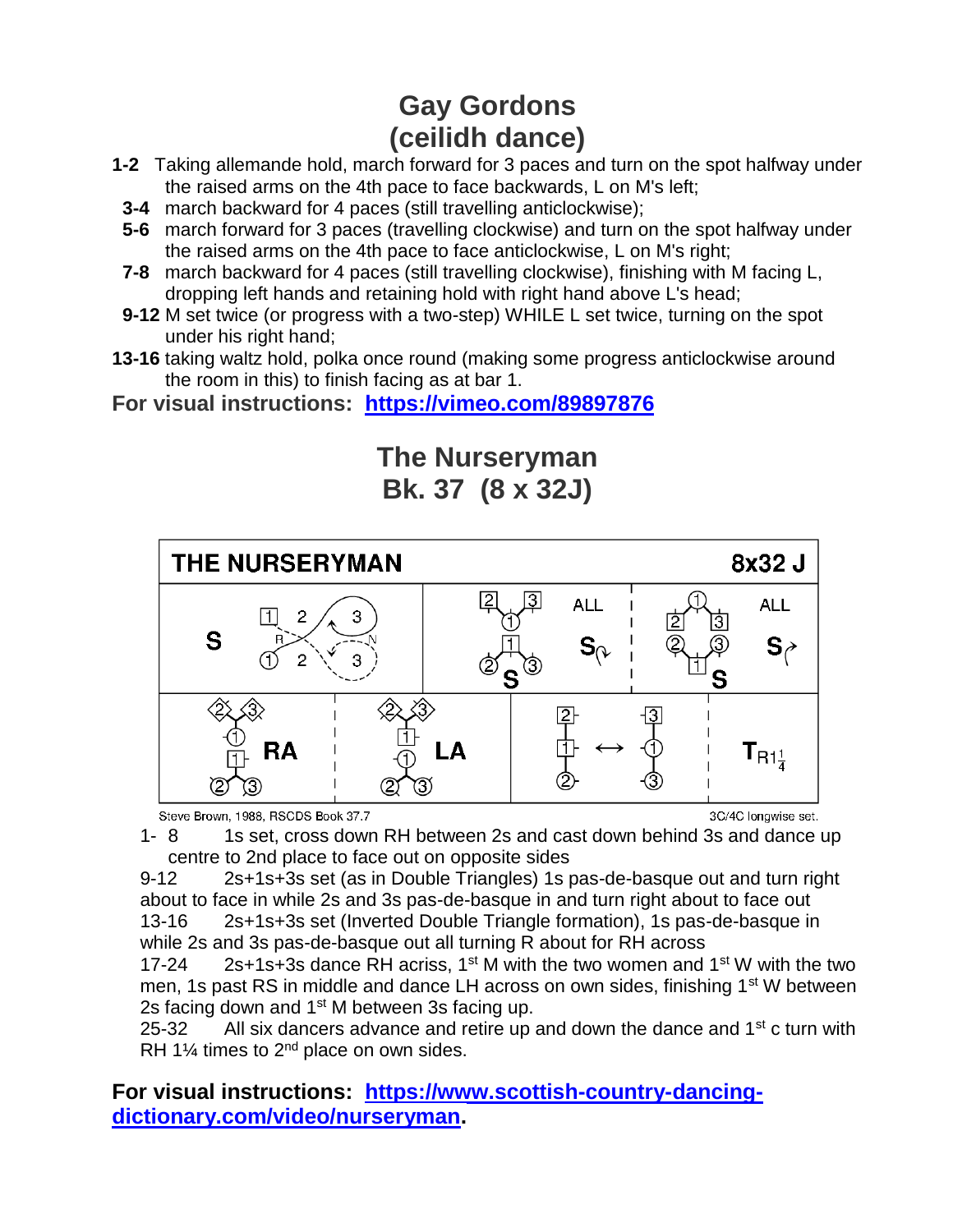### **Dashing White Sergeant (ceilidh dance—to be danced ceilidh style)**

Round the room dance, 3 facing 3

1- 8 All circle 6H round and back

9-16 ( ceilidh version) Centre dancer turns RH dancer with R elbow, LH dancer with L elbow, RH dancer with R elbow and LH dancer with L elbow 17-24 All dance reels of 3 with centre dancer passing RSh with person on right

25-32 All Adv+Ret, advance to meet next group of 3 dancers (dancers moving clockwise passing under arches made by opposite group)

**For visual instructions: [https://www.scottish-country-dancing](https://www.scottish-country-dancing-dictionary.com/video/dashing-white-sergeant.html)[dictionary.com/video/dashing-white-sergeant.html](https://www.scottish-country-dancing-dictionary.com/video/dashing-white-sergeant.html)**

> **Eva Three Step (ceilidh dance)**



Sydney W Painter, Guide to SCD

1C/1C Round the Room.

**For visual directions: [https://www.scottish-country-dancing](https://www.scottish-country-dancing-dictionary.com/video/eva-three-step.html)[dictionary.com/video/eva-three-step.html](https://www.scottish-country-dancing-dictionary.com/video/eva-three-step.html)**